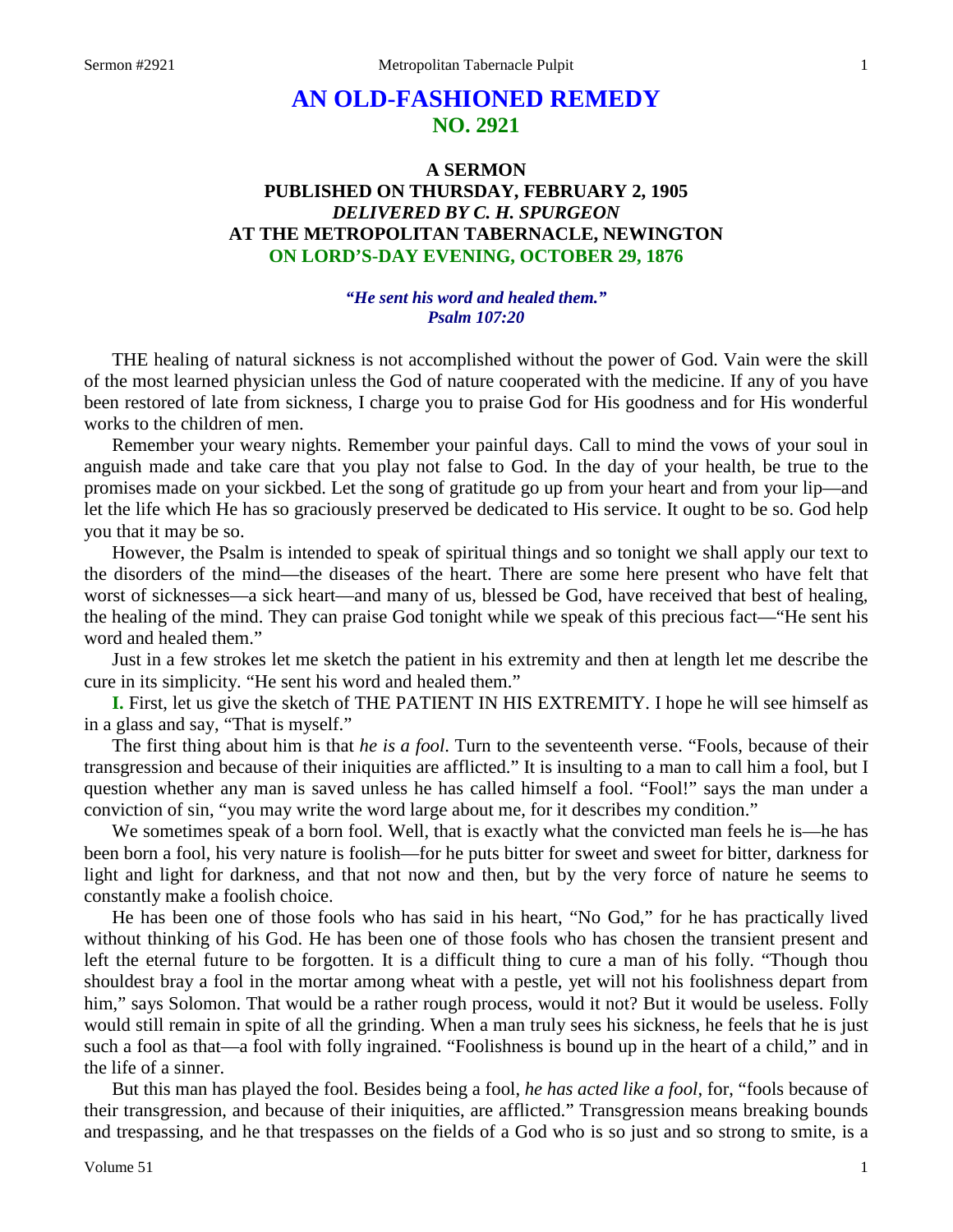fool. Iniquity means lack of equity, want of truth, want of rightness, want of honesty, and surely he that tries to cheat God is a fool. How shall he hope to be able to deceive the omniscient One, or that those eyes which are like a flame of fire shall fail to detect the inequity, the dishonesty of his doings? That he has thought for a moment that he could do it, shows that he is a fool and that he has acted like a fool.

Now, I am not going to say of any man present that this is true concerning him, but if any man here present feels it is the truth about himself, he is a man that God is going to bless, for when the Lord has shown you yourself, He will afterwards show you Himself, and when He has made you see that you are a fool by nature and a fool by practice, then it is that He will take you into the school of wisdom and yet teach you the right way. The patient's disease, you will see, is a very bad one and it is one that is very hard to cure.

You notice, according to the Psalm, that *he has come into a condition in which he has lost all appetite.* It is written, "Their soul abhorreth all manner of meat." A sick man in certain diseases loses his appetite for everything. It matters not how daintily cooked the delicate morsel may be, he turns against it.

Ah, well do I remember my own season of suffering when I passed through this experience. I am only describing what has happened to myself, and therefore, I know that it has happened to some of you, for though in detail our experiences differ, in the main they are wonderfully alike. How we loathe everything in our sickness. Manna—that is light bread. Bread—that is heavy. Wine—it is too hot. Water—it is too cold. It mattered not what was brought to me when I was in that spiritual condition, I could not receive it. Doubtless it is so with you too.

Of the invitations of the Gospel, the soul says, "Ah, Jesus Christ could not intend to invite me." Of the promises of the Word, the heart says, "Ah, they may be true for everybody else, but they cannot be true to me." One may preach the sweetest and the softest messages of love, but when a soul is under a sense of sin, it abhors all manner of meat—it turns against all consolation—it refuses to be comforted. You may try to comfort such a case as much as you will, but the dreary thought rises in the soul, "It cannot be for me. As for me, I shall perish in my iniquity. I have played the fool exceedingly and God has given me up to my heart's lust, and now I shall perish in the day when He judges mankind."

The psalmist goes on to say of the sick man that *he is drawing near unto the gates of death*. I know some souls that feel as if it could not be long before they shall be utterly lost. They have not had any peace, rest, happiness, comfort, for such a great while that it seems to them a wonder that the earth does not open and swallow them up.

They cannot sleep at night for terrible dreams and cannot rest at day for terrible sounds that are in their ears. They think of an angry God, the judgment seat, and the dreadful sword of the Most High that is made bare to smite the wicked. I do not say that many of you are in that state, but if any of you are, it is to you that I am sent tonight with words of mercy, for the text says, "He sent his word and healed them." These fools, these that have played the fool, these whose soul abhors all manner of meat and these who draw near unto the gates of death—to these very people He sent his word and healed them. Oh, that infinite mercy might do the like with any such who are in this company!

There is one hopeful mark about this sick man and that is that *he has begun to pray*. "Then they cry unto the LORD in their trouble." It would not be much of a prayer if it had been printed—you could not have read it. Indeed, you could not print it, for you cannot print a cry. The reporter has not got a sign in all his stenography, I think, by which he can record a cry.

A cry is the heart's own language with which the tongue cannot interfere. Is there anybody here that does pray and yet cannot pray—who groans before God, "Oh, that I might be saved"—whose only words are tears—whose only language is the anguish of his silent spirit? Ah, you are the man—the man that can cry. Cry, then, unto the Lord with all your might. It is said of such, "He sent his word and healed them."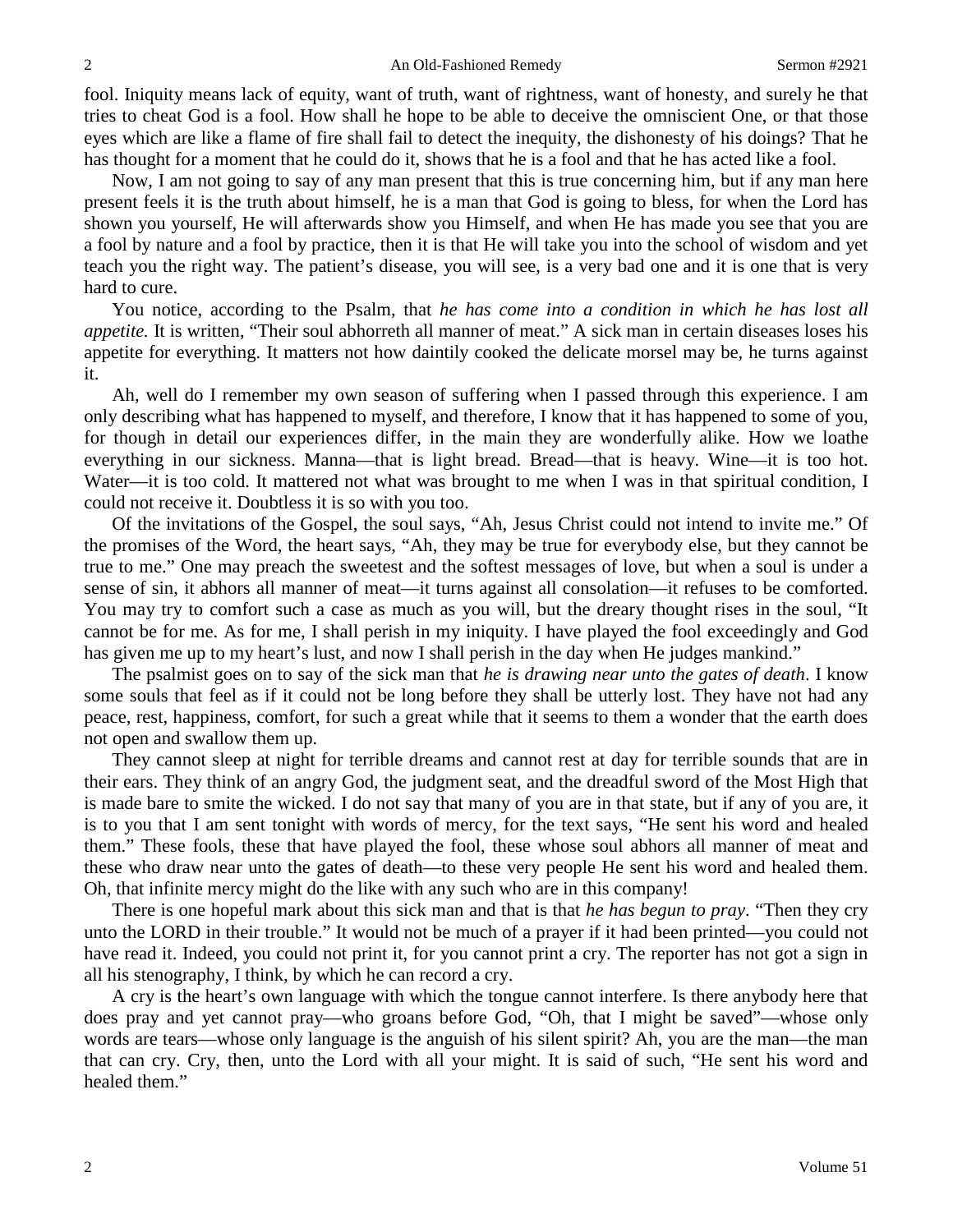Well, those few touches may suffice. An artist sometimes sketches a likeness with a piece of charcoal. So have I sketched my patient in words few and simple. I am now going to take a longer time to describe the healing in its wonderful simplicity. "He sent his word and healed them."

#### **II.** THE CURE IN ITS SIMPLICITY.

When a physician meets with a very bad case—a case in dire extremity—it will sometimes happen with him that he has to think awhile. Perhaps he has to resort to his books of medicine or to his diary of former cases, or to hold a consultation with another physician before he will venture to prescribe, for something unwonted is wanted in this unusual disease.

But I want you to observe that though the case represented in the Psalm was a very bad one, there was no new thing wanted to meet it. The old remedy would suffice. All that the infinite Lord had to do was to send his word and heal them. It was the old healing word that had healed many a fool before and could heal fools still —the old healing word that had brought back many from between the very gates of death, nothing more was needed in order to bring back these who were in such a dreadful condition.

For the healing of the souls sick with sin, and sick of it, I have no new Gospel to preach nor any new thing to say. Thank God, the old, old Gospel meets every case. New developments of sin, strange out-ofthe-way diseases of iniquity, keep cropping up, but the old remedy meets them all. God needs not to consult nor make new compounds—the simple thing which healed men centuries ago heals them still. "He sent his word and healed them."

The text may be understood to mean three things. First God sent Christ, the incarnate Word. That is the essence of the remedy. Then He sent the Bible, the revealed Word. That is the instrument of the remedy. He sent, thirdly, the Word of His power by the Holy Spirit. That is the application of the remedy. Let us speak of these three things. They are all necessary. As there is a trinity in the one God, so must there to a trinity in the one word by which men are saved.

First, let us look at *the essence of the remedy*. Dear friends, when God heals a sinner He does it by Christ, who is the Word made flesh, who dwelt among us. Almighty healing lies in the person and work and merit of Him who is called the Word of God, of whom you read, in the first chapter of John's Gospel, that "the Word was God; the same was in the beginning with God. All things were made by him, and without him was not any thing made that was made."

Now, whatever your disease may be, Jesus Christ the Word of God is able to meet it. He can heal the guilt of sin. However guilty a soul may be, Christ stands in the sinner's stead, bears the sin, and makes atonement for it unto God. So all sin can be put away. No matter how many your sins or how black they may be, although they are double-dyed, yet the moment Jesus Christ comes to you and you accept Him,

> *"Your sins shall vanish quite away Though black as hell before, Shall be dissolved beneath the sea And shall be found no more."*

There is healing for the guilt of sin.

Probably, however, your conscience is troubled about the influence of sin over your life. Christ can meet that need too. *He can cure you of sinning*. Even if you could be forgiven the past, you cannot bear the thought of going on as you have done. Dear sick one, there is healing for your foolishness as well as for your sin—for the iniquity of your heart as well as for the iniquity of your life. Jesus Christ is able to set you all right.

If the wheels of the watch are wrong, He is the great maker and He can put it all right again, He can rectify every cog of every wheel till He shall have sanctified you wholly—spirit, soul, and body. Jesus Christ is made of God unto us not only justification but sanctification too. He is able to meet both the dire ills of life, and the guilt and the power of sin.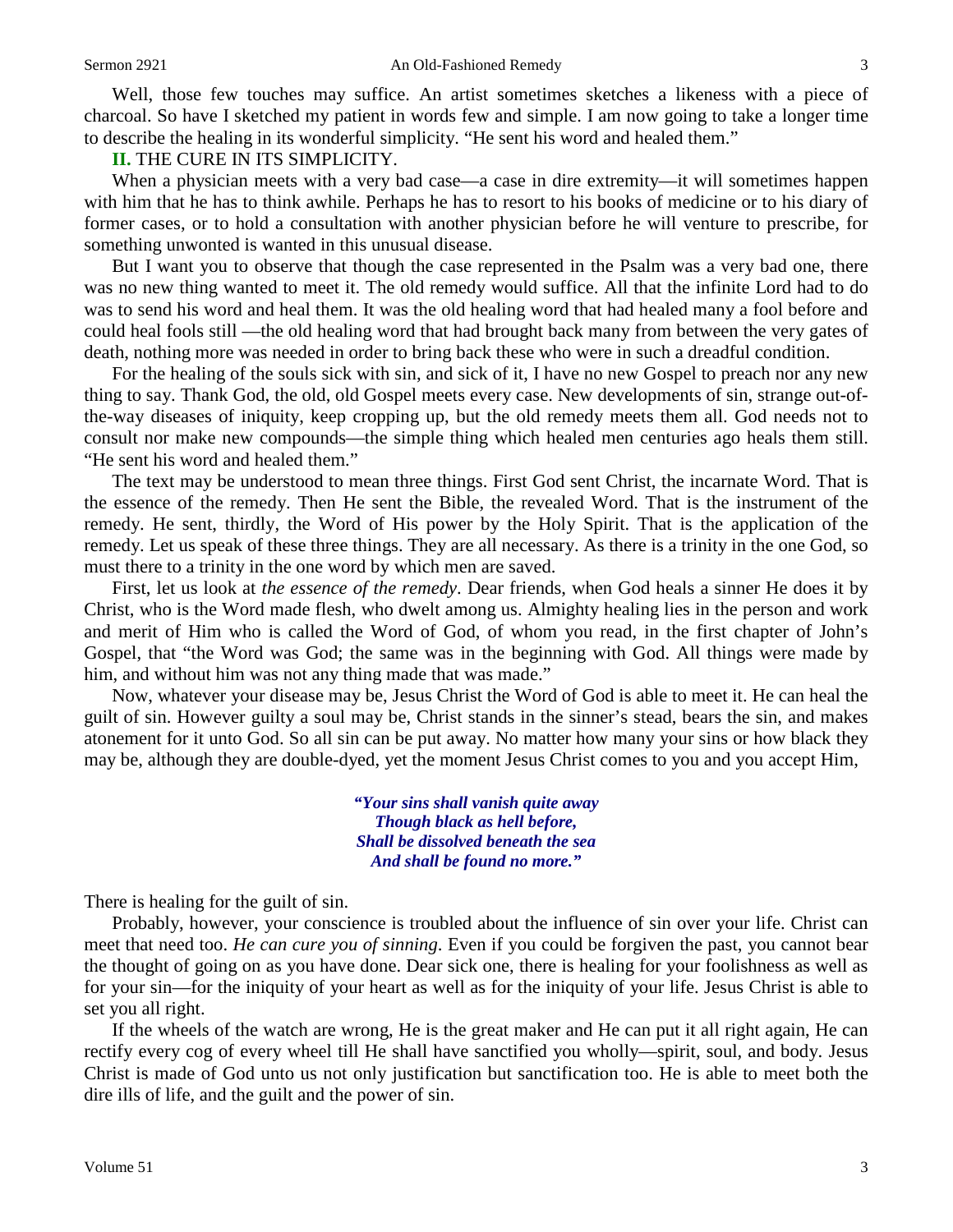Possibly you reply to me that you are suffering in your inmost soul. Well, the great Physician speaks and *He can heal the depression of sin*. A sense of sin has broken your bones. A sense of sin has seemed to take away all courage from you. You do not seem to be half a man now, for sin has unstrung you has made you weak as water.

My Lord Jesus Christ can heal that—can take away the depression, the despondency, ay, and the despair. Though you may have written yourself down as damned, though you have made a league with hell and "a covenant with death," yet my Lord Jesus Christ with one touch of His pierced hand can make your spirit leap for joy.

It is His way to pluck us out of the horrible pit and out of the miry clay, and set our feet upon the rock and put a new song into our mouths and establish our goings. You cannot tell how quickly despondency can be changed for delight when Jesus appears. He can put off your sackcloth and your ashes from you, so that you shall never wear them again. He can gird you with gladness and put jewels in your ears and about your neck, and adorn you as a bridegroom decks his bride with ornaments. You little know the great joy which Christ can give, in a moment, to the most desponding sinner.

If you tell me that sin has done you all sorts of mischiefs—that you feel as if sin had poisoned you all over—that your whole nature is now out of gear, and even though it should be healed, yet there are scars which you will never lose, broken bones you will carry to your tomb, I still preach to you of the power of Christ. *He can remove even the scars*.

My Lord has various ointments and remedies with which He can heal even these. What He did here on earth to the bodies of men, He is prepared to do now to the souls of men. There came to Him the blind. They could not see, just as you cannot understand. You say truly that sin has darkened your judgment. What did the Master do but make clay with His spittle, anoint the eyes of the blind and say, "Go and wash," and the blind went and came back seeing.

Sometimes He touched men's eyes and the scales fell, and so they saw. My Lord can give you back your calm and right judgment again. He can so overrule your spirit that it shall no more put the bitter for the sweet and the darkness for the light. He can give you back those eyes of your heart—

> *"He comes from thickest films of night To clear the mental ray, And on the eyeballs of the blind To pour celestial day."*

Ah, but you reply, "I can see well enough, but I cannot act. I know what I ought to do, but I do not do it. I perceive the right but I do the ill—I would, but I cannot." Still I invite you to Jesus. *He can give you the strength you have lost.* When my dear Lord was here on earth, there were men with withered hands, and He bade them stretch them out and they were restored.

There were some that had lain on the bed and could not stir, sick of the palsy, but He bade them walk. And there was one that had been lying for years by Bethesda's side, that could not step into the pool. He lay there as you lie at the pool of ordinances, but Christ said to him, "Rise, take up thy bed and walk," and he did so.

My Lord can give you back all power that you have lost—the power to repent, the power to believe, the power to shake off sin, the power to walk in holiness. He can give it all back to you and He can do it now, even while you are sitting in this house of prayer.

Was there ever a disease that came to Christ that puzzled Him? Do you remember one that He ever turned away? In the long list of human diseases reckoned to be incurable, almost all, if not quite all, came under His eye, but was there one that foiled Him? Was there one of which He said, "My power is not equal to that"? No, you know He even raised the dead. Even though Lazarus had begun to stink, He raised him—he had been dead three days already and yet he came forth—when the grave cloths were unwound, there was the living man. What cannot my Master do?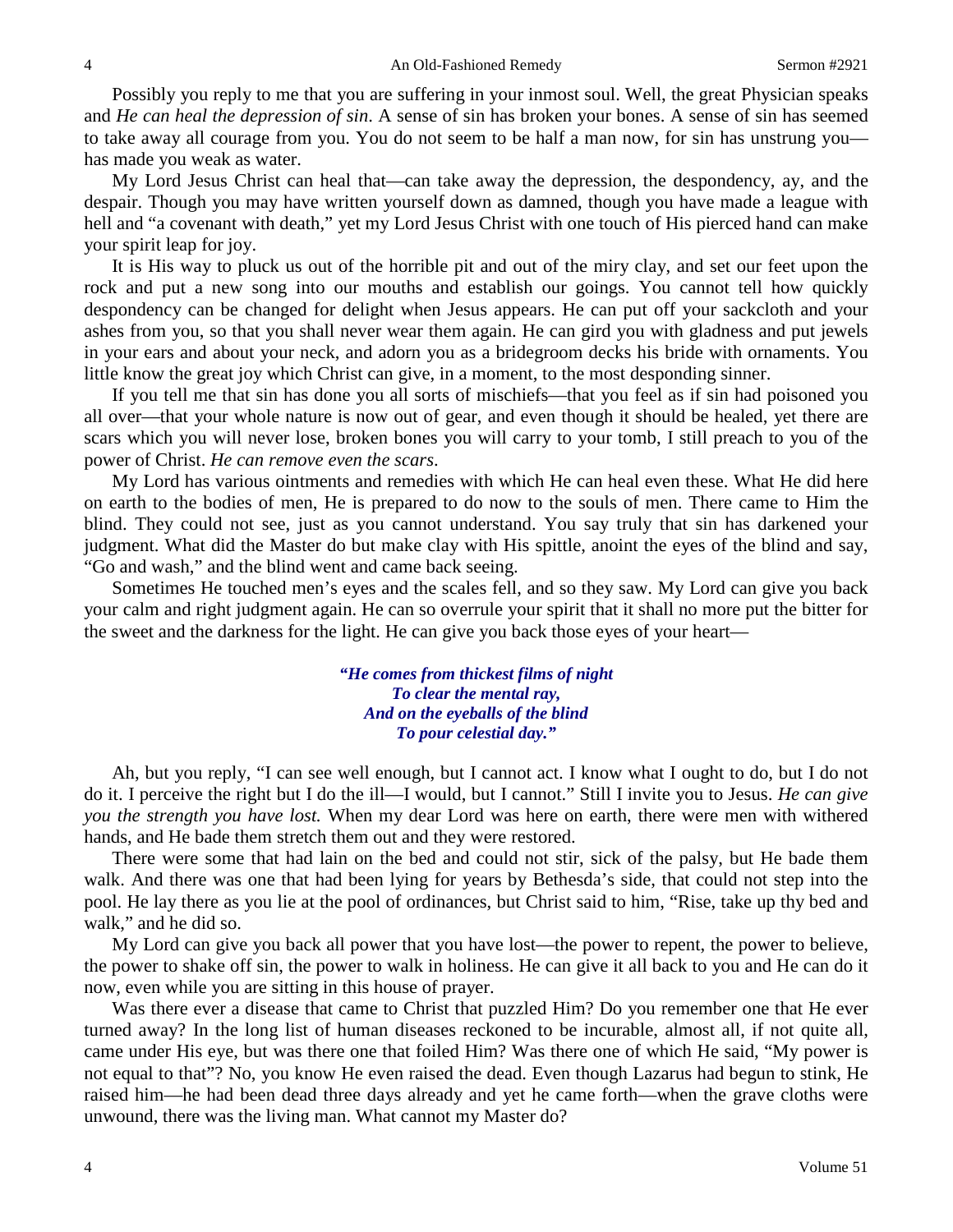If I address someone who feels himself to be full of evil till he is almost like a man with a devil within him, I point that man to Christ. *He can dispossess the devil*. Do I speak to one whose raging passion, or whose lustful desire, or whose unsatisfied thirst of drunkenness, or whose long habit of blasphemy, has made him like the demoniac? Oh, come thou hither, come you but within range of that mighty voice and it shall say, "Come out of the man, thou unclean spirit, and enter no more into him." Christ can make even you to be clean.

Wherever Jesus Christ comes, He is that Word of God that makes men whole. So I say to you tonight that if any of you want to save others, preach Jesus Christ, for He is the Word that heals them. And if any of you want to be saved, think much of Jesus Christ. Look to none else but Jesus Christ. Fix your mind's eye on Him and trust Him—and as surely as you trust Him, you shall be made whole. In your case it shall be written, "He sent his word and healed him." There is nothing about your case that Christ cannot reach. There is in Jesus Christ something exactly adapted to the peculiarly disastrous nature of your position. He can, He will, save even you, even you, if you do but trust Him now.

I am obliged to be brief for time flies so rapidly. And now, notice in the second place, *the instrument of the remedy*. "He sent his word and healed them." That is, He sent this Book, this revelation which is the Word of God. Though it is Christ that heals men, and not the Bible, the Bible is like the wrapper of the bottle in which the medicine is put—and we find the remedy by unfolding the wrapper. Remember, dear souls, if you are sick, that the medicine that is to reach your case is somewhere between these two covers. There is something in here for every sin-sick soul that seeks it.

Perhaps it is a *precept* you have been neglecting—something of that which the Lord would have you to do. I have known many a soul brought to Christ by a precept. The law of God has often been a schoolmaster to bring men to Christ that they might find peace in Him.

But for many more of you there is here *an invitation* such as this, "Ho, everyone that thirsteth, come ye to the waters." That refers to you, does it not? Do you not thirst? And there is the sweet invitation of last Sunday night, "Come unto me all ye that labour and are heavy laden, and I will give you rest." That has been the instrument of healing to countless numbers.

Sometimes it is not an invitation, but a *promise* or a grand encouraging statement such as, "This is a faithful saying, and worthy of all acceptation, that Christ Jesus came into the world to save sinners." Or such a sweet word as, "The Son of man is come to seek and to save that which was lost," which is used by the Great Physician as balm for the wounded soul.

Precepts, promises, invitations, Gospel statements—here they are. The medicine is put into many forms because the disease assumes so many aspects, but within this sacred volume lies that living Word of God which, if it be blessed by the Holy Spirit, will bring peace to your souls. I wish you, therefore, to value this Book beyond all price—to read it much, to read it, praying as you read, "Lord, bless it to my soul"—to lay your heart open to it when it cuts you like a knife—to receive those friendly wounds as meant for your healing. Then open your heart to receive its light that you may see by it—to receive its comforts that you may rejoice through them. Open wide the great doors of your soul that every part of this Word may have entrance there.

You that preach to others preach much of the Word of God. O dear sirs, remember good McCheyne's experience—he says that almost always when there was a case of conversion the hearer attributed it to a text of Scripture that had been quoted in the sermon. I believe it is largely so at all times and when McCheyne again says, "It is God's Word, not our own, but God's Word that is generally blessed," I am sure it is so.

If you who are hearers have a choice in the matter, frequent a ministry that is full of Scripture. You are more likely to get a blessing, there, than anywhere else. Read books that are full of the very Word of God and then read the Word itself. But do not think you will be saved simply by reading it. That is impossible, for you are only saved by Christ—and He said to the people of His time, "Ye search the Scriptures, for in them ye think ye have eternal life, and ye will not come unto me that ye might have life."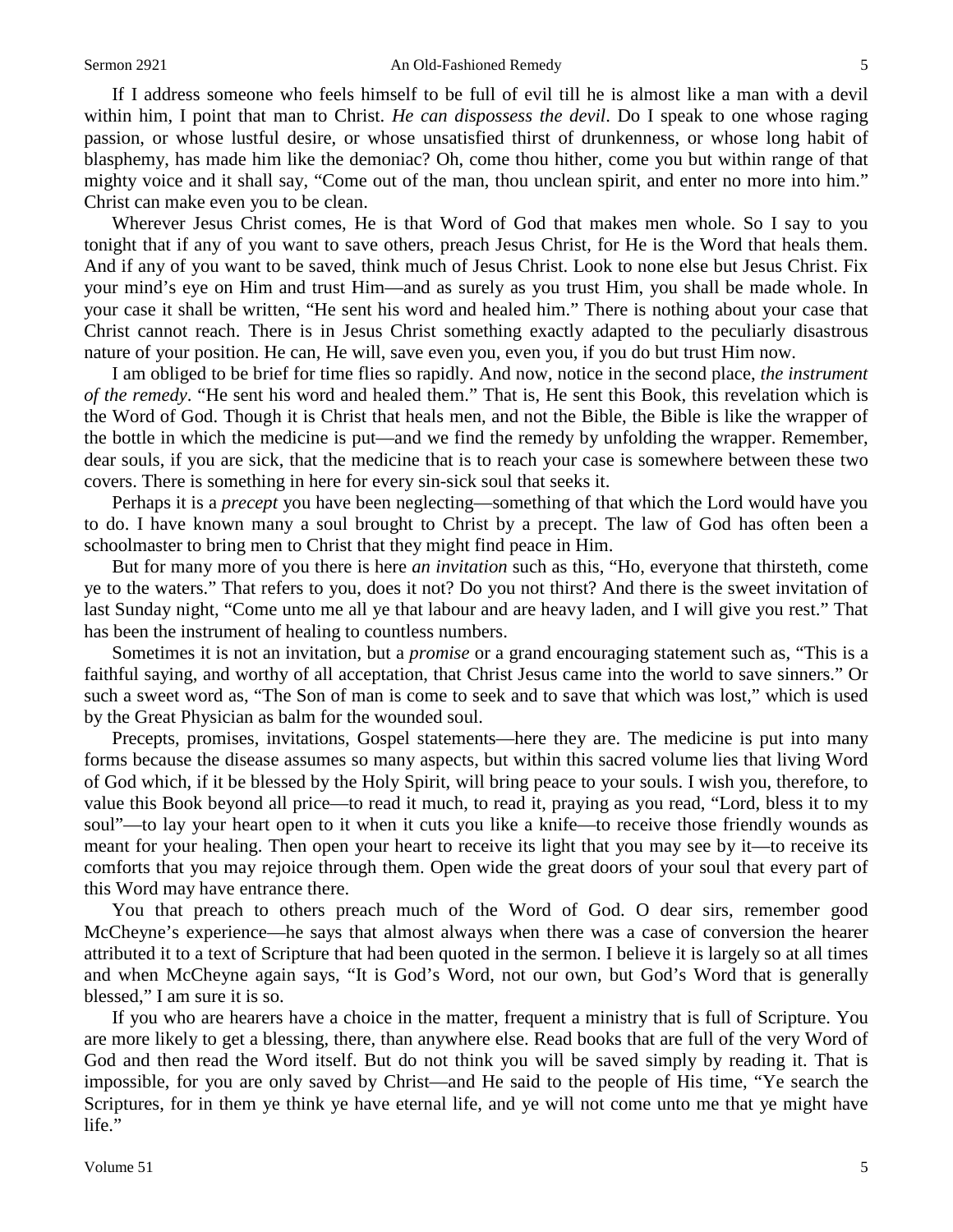But though you will not be saved by reading, you may be saved through reading, and through reading the Scriptures. While you are reading and hearing God's precious Word, He may send home some of the light and the truth and the life which lie concealed within the sacred page. "He sent his word and healed them."

My learned doctor, we do not want your new gospel. We want the old Word of God. My friend of the fine poetical speech, you of the grand rhetoric, you of the golden mouth—we want neither you nor your mouth unless you give us the Word of God—just what is revealed in Scripture.

There were great preachers before Luther and Calvin, before Wickliffe and Huss and Jerome—they went about preaching and preaching to great crowds too, but they did not save souls. That was not because they could not speak and were not attractive, but because they had not this story to tell—the story that is in this Book—the story of Him who did hang upon the cross. We must preach the Word. "Preach the word; be instant in season, out of season," for still it stands true, "He sent his word and healed them."

Now again time checks me and I must therefore notice that there is a third sense in which we may view this text. Let us speak, then, of *the application of the remedy*. Jesus Christ on the cross does not save men while they reject and refuse Him, and this Book does not save anybody until the Holy Ghost with power speaks to the soul. When that happens, then, it is the Word of God in another sense.

Just as of old He spake and it was done, as He said, "Let there be light," and there was light, there seems to be needed a distinct call from God to men or they will not come to Him. The living Word must leap from the mouth of the living God or else the Bible will be but a dead letter. Even from Christ men will turn away as if it were nothing to them that Jesus died—unless the Spirit reveal the truth in power.

Beloved, you that have been healed, do you not ascribe your healing to the secret mysterious power of the Holy Ghost? You know you give Him the glory. Hence when you wish to bring men to Christ, always honor the Holy Spirit. Do not forget to adore Him, to lean entirely upon Him for all the power with which the healing of a soul is to be accomplished. There is no faith in the world that will save except the faith which is of the operation of the Spirit of God. There is no true glance of the eye toward Christ on the cross but such as the Spirit of God has given.

Now I want to speak just two or three words about this. Some of you will say, "Ah me! would God that the Spirit of God would speak to me." Be not deceived, He is speaking to you now. The Word, when it is faithfully preached with prayerful spirit, has the Spirit of God going with it. Men may resist it, but they add to their sin in doing so. As said the man of God of old, "Ye do always resist the Holy Spirit; as your fathers did so do ye."

Let us explain what the Spirit of God does not do. Since you can only be saved by hearing about Christ, He will not bring you a new way of salvation or reveal another Savior. And if you are not saved by reading the Word of God and hearing it, He will not be likely to use any other means. The Spirit is of the same mind as father Abraham, who said about the five brothers of the man at whose gate Lazarus lay begging, "If they hear not Moses and the prophets, neither will they be persuaded though one rose from the dead."

You must not sit still and say, "I expect to see signs and wonders, or else I will not believe." You shall have no sign and no wonder except the sign of a dying Savior and a Savior risen from the dead and the added sign of this great wonder that you refuse to believe in Him and put your trust in Him.

Now this know, that when men are led to Christ by the Spirit of God, they do not know at the time that it is the Spirit of God that is leading them. They have no idea of it. They think, they meditate, they judge, they decide, and they believe. They are free agents and they act as such. It is afterwards that they discover that the Spirit of God has been leading them through it all.

Now if you wait till you feel the Spirit of God and know it to be the Spirit of God while you are yet unbelieving, you will wait forever—for such an experience will never be granted to you. No man ever knows the Spirit of God so as consciously to be aware that the Spirit is at work with him until he knows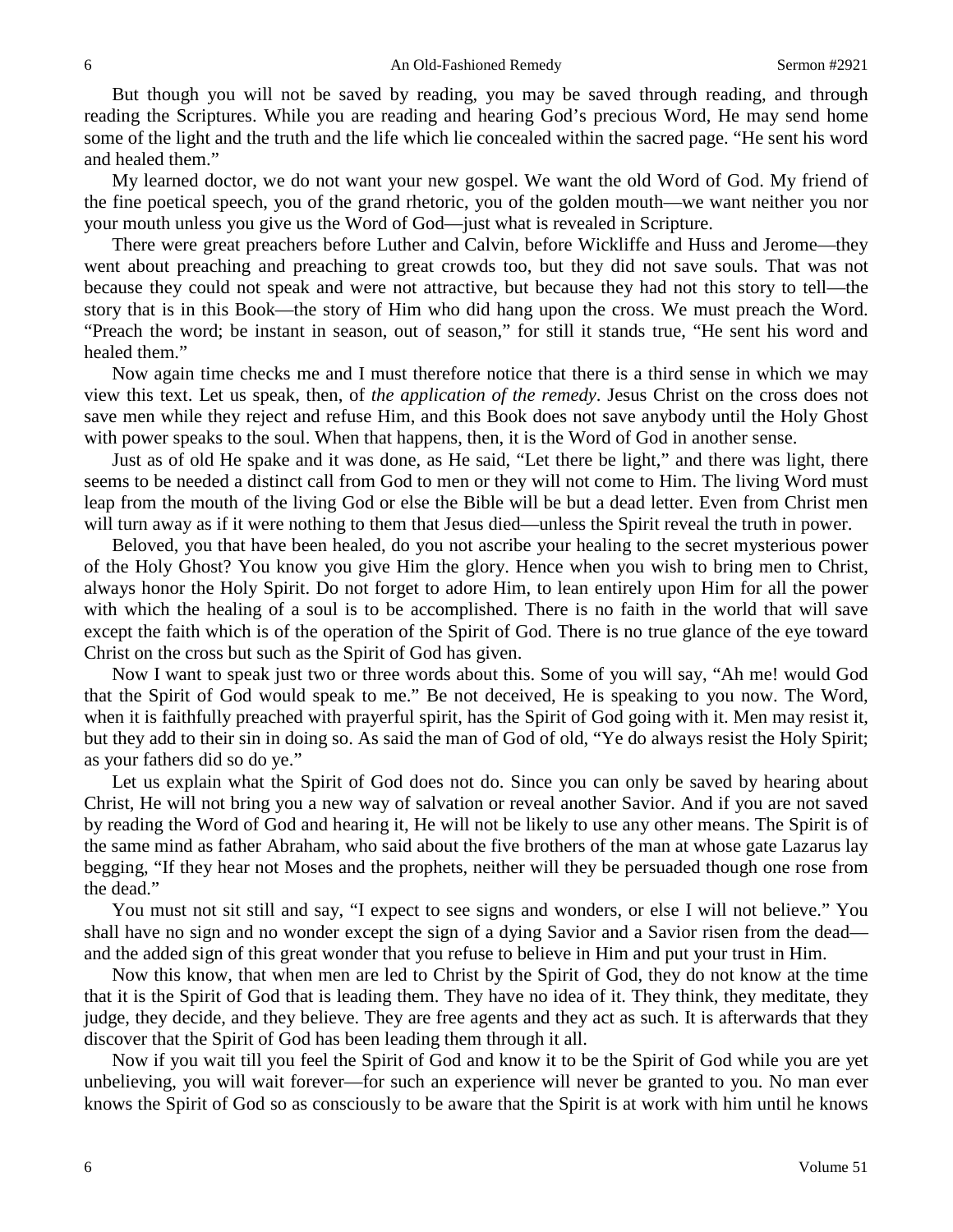Jesus Christ. As no man comes to the Father but through the Son, so no man comes to realize and to be aware of the work of the Spirit on his soul till he knows Jesus Christ.

What is the Spirit of God, then, to do for you? What I hope in many cases He is now doing, namely, to make you willing, as I trust you are. To make you conscious of your danger, as I trust you are. To make you understand the remedy, as I think you do. And to lead you sweetly and gently to accept what God provides, as I hope you will.

"Is that all?" asks one. Ah, beloved! but it is a very great "all." I know I cannot do that work, and all the ministers in the world put together could not do that which you think to be so little. I am certain if I were sent to you to proclaim that you could all be saved if you would go barefoot from here to John o'Groats, and start tonight, that the great northern road would be thronged by people going. People would do anything of that sort to be saved. They would not want to be persuaded.

But if we tell them that they are to believe in the Lord Jesus Christ—it is so simple, it is so easy that God has to work a miracle before He can bring their proud hearts to consent to be saved in that way. He has to give men new life and new light before they will come to it. Oh! have you come to it? Have you come to it now?

Do you feel that, at this instant, you can say, "I do trust Jesus." Well, dear brother, it is the Spirit of God that has brought you to it. He is within you. You need not raise any question about it. He has sent the Word and healed you. If He has brought you there, keep saying,—

> *"While I view Thee wounded, grieving, Breathless on the cursed tree, Fain I'd feel my heart believing That Thou suffer'dst thus for me."*

Do you trust yourself to Him now, whether you sink or swim? Do you trust yourself to Him that bled on the tree? That is the work of the Spirit of God—none but He could have done it.

"It seems so little," says one. "It looks as if I might have done it myself." Ah, but that little thing is the great thing here. When Elisha said, "Wash in Jordan and be clean," that was the hard thing. "If the prophet had bid thee do some great thing, wouldest thou not have done it?" said his servants. But it was really a great thing the prophet had commanded.

If our Gospel were hard, it would be easy, but because it is easy it is hard. It needs a strong hand to bring us down to this and I am praying while I am preaching to you that the Lord Jesus Christ would now send forth the ever-blessed Spirit—His own word of power—to bring you to Himself. Look and live.

Oh, are you sore sick? Christ is a Physician on purpose for the sick. Are you crying? Christ is one who always comes at the cry of sick souls. Are you willing to be saved in God's way? Will you let Him do what He wills with you? Do you surrender at discretion? Do you say, "Anyway, anyway, just so I may be but saved from the wrath to come?" Will you now open wide your hearts to receive Jesus Christ as your Lord?

Then the Spirit of God is present healing you. He is at work with you. He has healed you, I trust, already. Only trust the bleeding Lamb of God, only trust Him. It is done. It is done. All glory to the Lamb of God. It is done. All glory to the divine Spirit who has brought us into this state of salvation. Amen and Amen.

#### **EXPOSITION BY C. H. SPURGEON**

### *PSALM 107*

**1.** *O give thanks unto the LORD, for he is good: for his mercy endureth forever.*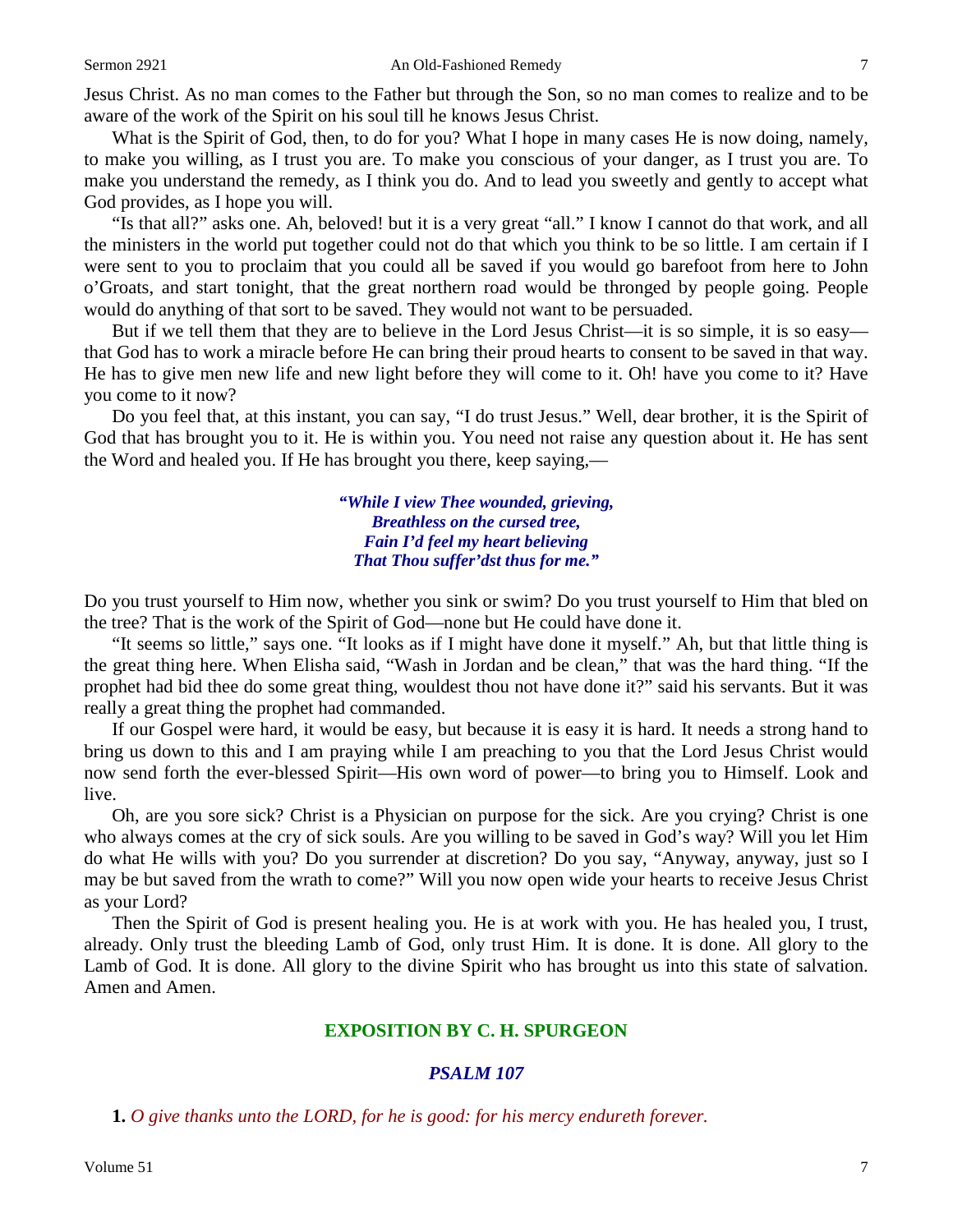Because we are sinners, God's goodness takes the form of mercy. Mercy—this was what we wanted—therefore, instead of mere benevolence towards the good, God's love takes the form of mercy towards the guilty and this mercy is forever. It always was, always is, and always shall be.

**2.** *Let the redeemed of the LORD say so, whom he hath redeemed from the hand of the enemy;*

Let the redeemed be the first to sing and let them sing the sweetest of all. O children of God, you are meant to be leaders in the chorus of God's praise. All nature is a great organ and if you are what you should be, you are the men whose fingers of gratitude are to touch the keys and bring forth thunders of praise unto God.

**3.** *And gathered them out of the lands, from the east, and from the west, from the north, and from the south.*

It is a part of redemption's work to gather out all people—fetch them into a separated condition. The voice of redemption sounds—"Come out from among them and be ye separate. Touch not the unclean thing." And the hand of redemption gathers out God's chosen and brings them into a saved unity where they enjoy fellowship with each other and with God.

Now here he gives a description of the gratitude which is due to God from different persons who have been partakers of His mercy. First, souls are here compared to lost travelers.

## **4-6.** *They wandered in the wilderness in a solitary way; they found no city to dwell in. Hungry and thirsty, their soul fainted in them. Then they cried unto the LORD in their trouble, and He delivered them out of their distresses.*

Some of you know what this means. You have lost your way. You know not how to find it. Spiritually you are in a wilderness and you would, if you could, get to the city of Jerusalem. You would get to the very heart of God, but you cannot. You find no city to dwell in—no peace—no rest.

Moreover, your spiritual wants are very pressing. You are hungry and you are thirsty, but it is a wilderness and you cannot find a morsel of food. No manna drops for you. Your soul is ready to faint. You feel as if you could not go another step nor search another inch. To lie down and die is all that you can do. But the vultures are in the air and you are afraid even of despair. You are hard pressed.

Notice it is said, "Then they cried unto the LORD in their trouble." Why did not they do so before? Because men do not begin to pray to God as long as they have any hope beside. But when all hope is gone, then comes the first real living agonizing cry to heaven—and no sooner is that heard than God answers it. "He delivered them out of their distresses."

**7-9.** *And He led them forth by the right way, that they might go to a city of habitation. Oh that men would praise the LORD for his goodness, and for his wonderful works to the children of men! for he satisfieth the longing soul, and filleth the hungry soul with goodness.* 

Is there a longing soul here tonight? Amidst these thousands, surely there must be some. Well, dear soul, God will satisfy you. He will not merely stay your hunger for a little while, and help you to break your fast, but your longing shall be satisfied. And if you are hungry, He will fill you, and fill you not only with good, but with goodness itself—the very quintessence of everything that is excellent.

Next, the psalmist describes prisoners. We have a picture of the spiritual state of man from another point of view.

**10-13.** *Such as sit in darkness and in the shadow of death, being bound in affliction and iron; because they rebelled against the words of God, and contemned the counsel of the most High: therefore he brought down their heart with labour; they fell down and there was none to help. Then they cried unto the LORD in their trouble, and he saved them out of their distresses.* 

These were prisoners in a prison where they were forced to work and where they found no rest. A picture of a dark soul—a soul over which death spread his dragon wings. You know what it means to be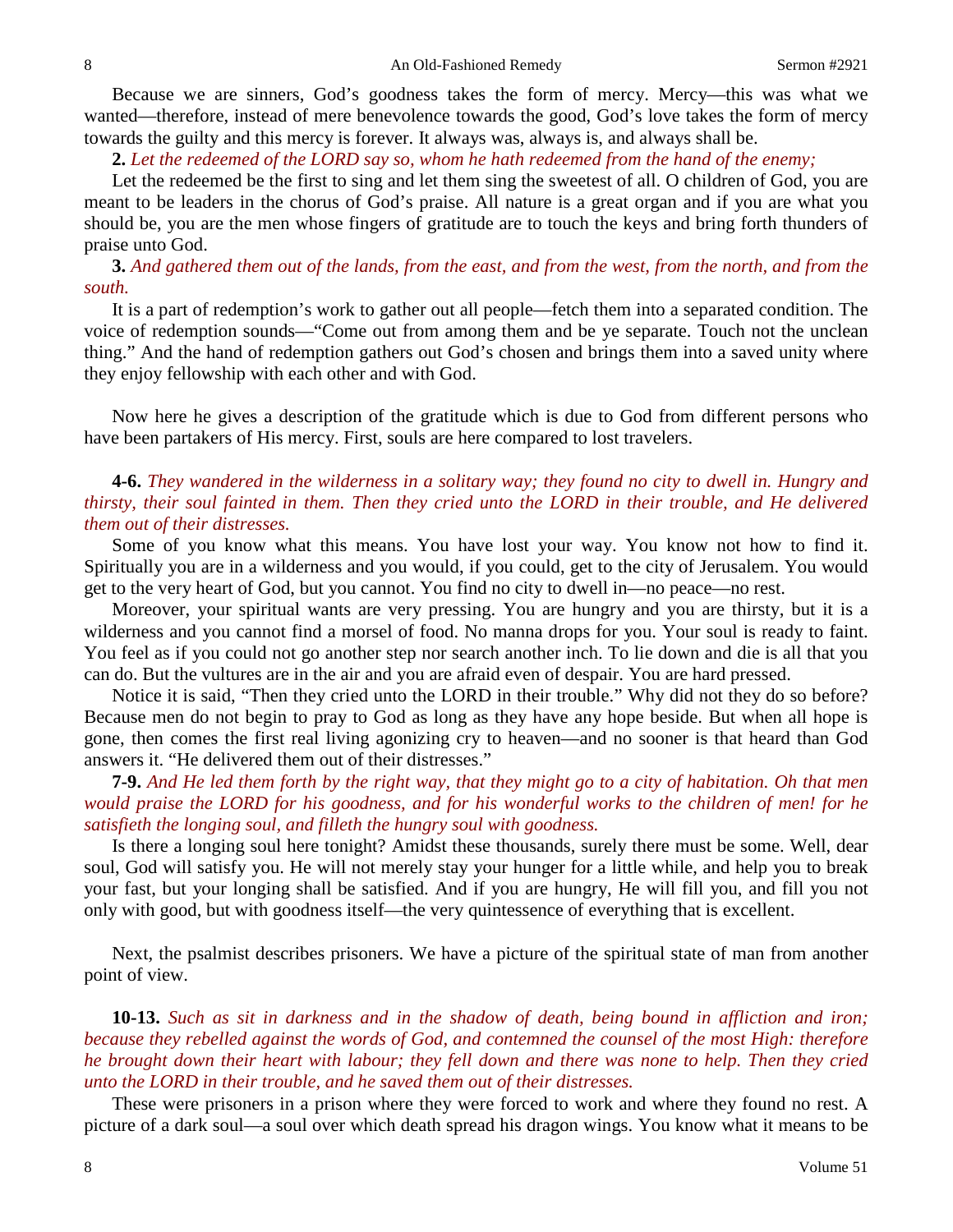brought into spiritual death—to feel the chill of spiritual death even to your very marrow, paralyzing you, and binding all your hopes in everlasting frost, do you not?

Have you been in dread of the wrath to come? Have you set to work to redeem yourselves and toiled like slaves, but toiled in vain? Has your heart been brought down from your high notions, your proud desires, your boastings, and your loftiness? Then is fulfilled in you the words of this text—"Therefore he brought down their heart with labour: they fell down, and there was none to help."

"Then," but not till then—"then they cried unto the LORD in their trouble, and he saved them out of their distresses." Proud hearts will not pray. When a man can help himself, he will not cry to God. As long as he has any hope left within the compass of his nature, he will not turn to the God who made him. But what a blessed despair that is which drives us to God! It is like the wave that sweeps the mariner up on to the rock where he is safe. May such a wave of despair catch some of us and hurl us into safety! They cried and He saved them.

**14-16.** *He brought them out of darkness and the shadow of death, and brake their bands in sunder. Oh that men would praise the LORD for his goodness, and for his wonderful works to the children of men; for he hath broken the gates of brass, and cut the bars of iron in sunder.*

The third picture of our lost estate is given us under the image of a sick man.

**17-19.** *Fools because of their transgression, and because of their iniquities, are afflicted. Their soul abhorreth all manner of meat; and they draw near unto the gates of death. Then they cry—*

Even these fools! "Then they cry"—

**19-22.** *Unto the LORD in their trouble, and he saveth them out of their distresses. He sent his word, and healed them, and delivered them from their destructions. Oh that men would praise the LORD for his goodness, and for his wonderful works to the children of men! And let them sacrifice the sacrifices of thanksgiving, and declare his works with rejoicing.*

One more picture is given and that is of a soul at sea, tossed with tempest and not comforted spiritually shipwrecked.

**23-28.** *They that go down to the sea in ships, that do business in great waters; these see the works of the LORD, and his wonders in the deep. For he commandeth, and raiseth the stormy wind, which lifteth up the waves thereof. They mount up to the heaven, they go down again to the depths: their soul is melted because of trouble. They reel to and fro, and stagger like a drunken man, and are at their wits' end. Then they cry—*

Never till they get to their wit's end do men cry to God. When nothing else is to be done and all human might has utterly failed, then they cry. Now, you that have ever been in this storm—you know what it means. You recollect how you were sailing smoothly along with fair weather and suddenly a spiritual cyclone took a hold of you, and twisted your soul round about—threw you sometimes up with presumptuous hopes, and then down again with awful despairs. You could not stand or hold to anything, even the truth you did know, you could not believe, and the promises which you could believe, you could not apply to yourself. There was no hold-fast for you.

You reeled and staggered, and your courage was gone. Your soul was melted because of trouble. There seemed nothing before you but the abyss. Deep called to deep, and JEHOVAH's waterspouts sent forth a sound. "Now," you thought, "surely the end is come." And then it was that you began to pray.

**28-32.** *Unto the LORD in their trouble, and he bringeth them out of their distresses. He maketh the storm a calm, so that the waves thereof are still. Then are they glad because they be quiet; so he bringeth them unto their desired haven. Oh that men would praise the LORD for his goodness, and for his wonderful works to the children of men! Let them exalt him also in the congregation of the people, and praise him in the assembly of the elders.*